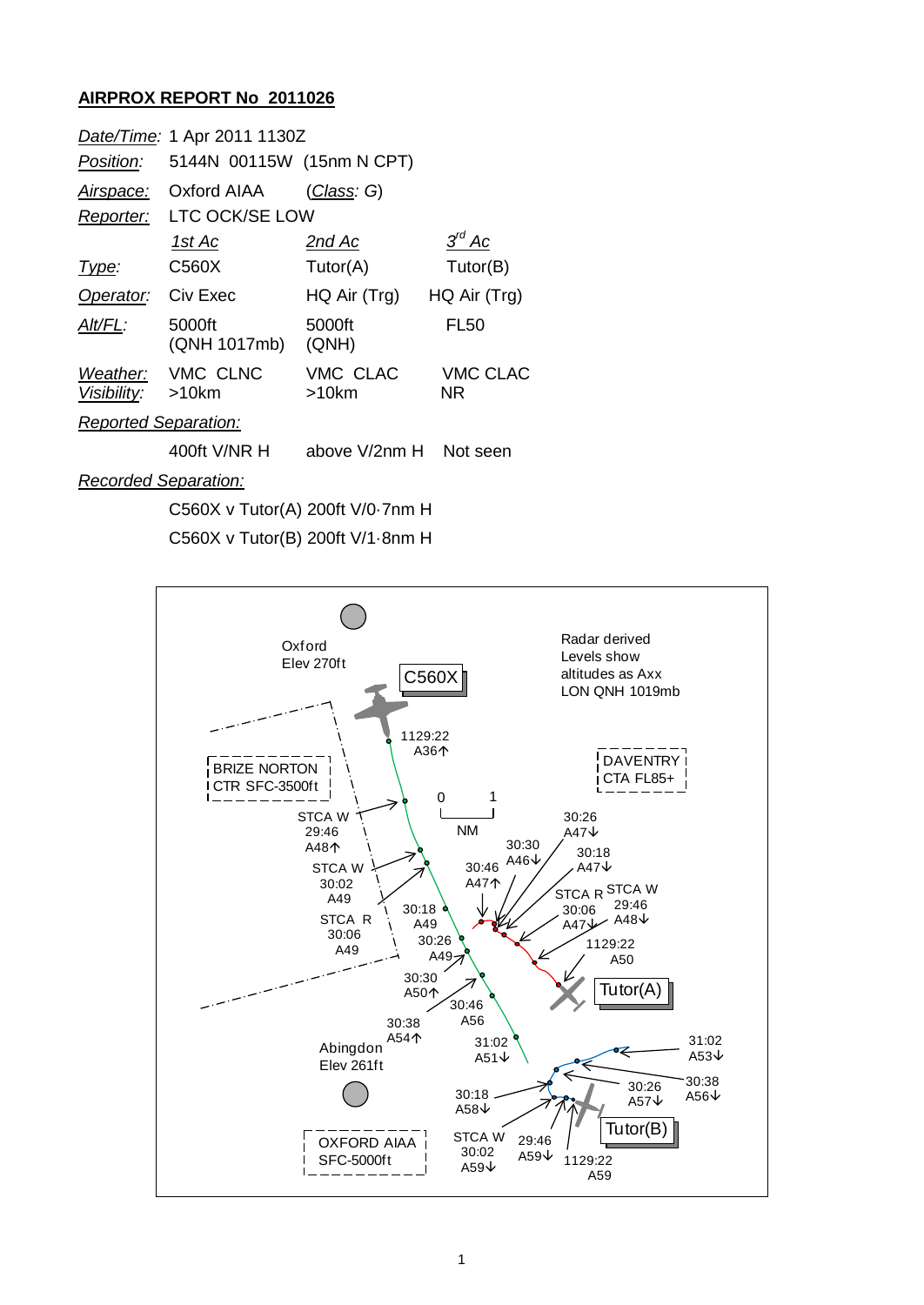## **PART A: SUMMARY OF INFORMATION REPORTED TO UKAB**

**THE LTC OCK/SE LOW CONTROLLER** reports that an Oxford departure, the C560X, had been given a clearance to remain outside CAS and to call for join. He noticed that there were 2 Benson ac operating on the route towards CPT between FL40 and FL60. As the C560X flight called on frequency climbing to FL50, STCA activated against the first Benson ac [Tutor(A)] which was at FL49. He told the C560X crew that they were under a BS only but that there was traffic 11 o'clock 5nm now descending to FL48. He re-called the traffic at 2nm at the same level before the C560X was seen to climb to FL54 and its crew reported that they had climbed owing to traffic. In taking the climb the C560X came into conflict with the second Benson ac [Tutor(B)] so he called this as traffic and gave the C560X flight a joining clearance on track CPT altitude 6000ft to enable further climb. When the C560X flight was inside CAS he asked the crew if they had seen the traffic to which they replied that they had not seen it but had responded to a TCAS RA. While this event occurred outside CAS and under a BS, a flight on frequency activating STCA with 2 other unknown ac and reporting a TCAS RA could be a distraction.

**THE C560X PILOT** reports outbound from Oxford, IFR and in communication with London on 135·8MHz, squawking 5251 with Modes S and C. They had received a clearance from Oxford to take-off RW19 with a L turn to CPT and to climb to 5000ft with the assigned code and to contact London after take-off. After calling London they were assured again of 5000ft to CPT under a 'Traffic Advisory' service, he thought. Heading 150° at 240kt and maintaining 5000ft they received TI on traffic in their 1230 position, he thought, range 6nm. Neither the PF in the RHS nor he could visually acquire the traffic but it was shown on TCAS to be closing quickly and almost at the same height. He switched the TCAS from 12nm to 6nm range but then received a TCAS RA 'climb, climb'. The copilot initiated the manoeuvre without delay and he also increased the ROC. This climb took them to 5800ft; a second ac was no immediate threat owing to their climb. He informed London as soon as the frequency wasn't occupied. Flight conditions were VMC but they never visually acquired any traffic. Shortly thereafter they were cleared to FL60 and were fully IFR controlled.

**THE TUTOR(A) PILOT** reports teaching an elementary flying exercise to a UAS student at 100kt and in receipt of a TS from Benson. The visibility was excellent above a uniform layer of cloud, tops 3500ft. The controller alerted him to fast moving traffic to his NW with which he was already visual in his 1030-11 o'clock approximately 3nm away and at the same height, 5000ft; he acknowledged this accordingly. The other ac was on an opposite track and it was clear that his continued heading would keep him well clear of it. The other ac appeared to maintain its heading in a gentle climb and passed abeam on his LHS at range 2nm and at high speed, sufficiently far enough away to make it difficult to identify the ac type but he thought it was a Citation. At no point was there any perceived risk and the Citation did not deviate from its track throughout. He maintained visual contact with Citation throughout until it cleared to the S.

**THE TUTOR(B) PILOT** reports flying a dual training sortie from Benson and in receipt of a TS from Benson squawking with Modes S and C. About 4nm S of Oxford he was flying above  $8/8<sup>th</sup>$  cloud outside CAS on recovery to Benson in excellent visibility. He was on an E'ly heading at FL50 when he was advised of fast moving traffic 2nm to the NW, behind him, 200ft below and climbing. He did not consider this traffic to be a threat but asked ATC to keep him posted. He was later advised that the other ac was submitting an Airprox

**THE BENSON APPROACH CONTROLLER** reports operating bandboxed with Director. At 1115 he received a telephone call from Oxford with TI on an ac departing Oxford squawking 5251 climbing to 5000ft to join CAS at CPT. He was asked if he wanted to work the flight and due to him having no traffic to affect at the time he declined after consultation with Zone. At 1130, 15min after the TI was passed, he witnessed an ac leaving the Oxford ATZ squawking 5251 and, as now he had traffic in the area, he passed TI to Tutor(A) pilot, who called visual, and to another Tutor flight, Tutor(B), whose pilot asked to be kept updated. Both Tutors were under a TS and due to the non-threatening heading of the traffic he did not consider an update to be relevant and therefore none was passed. Shortly after this Tutor(A) flight downgraded to a BS and changed frequency to Stud 7. Shortly after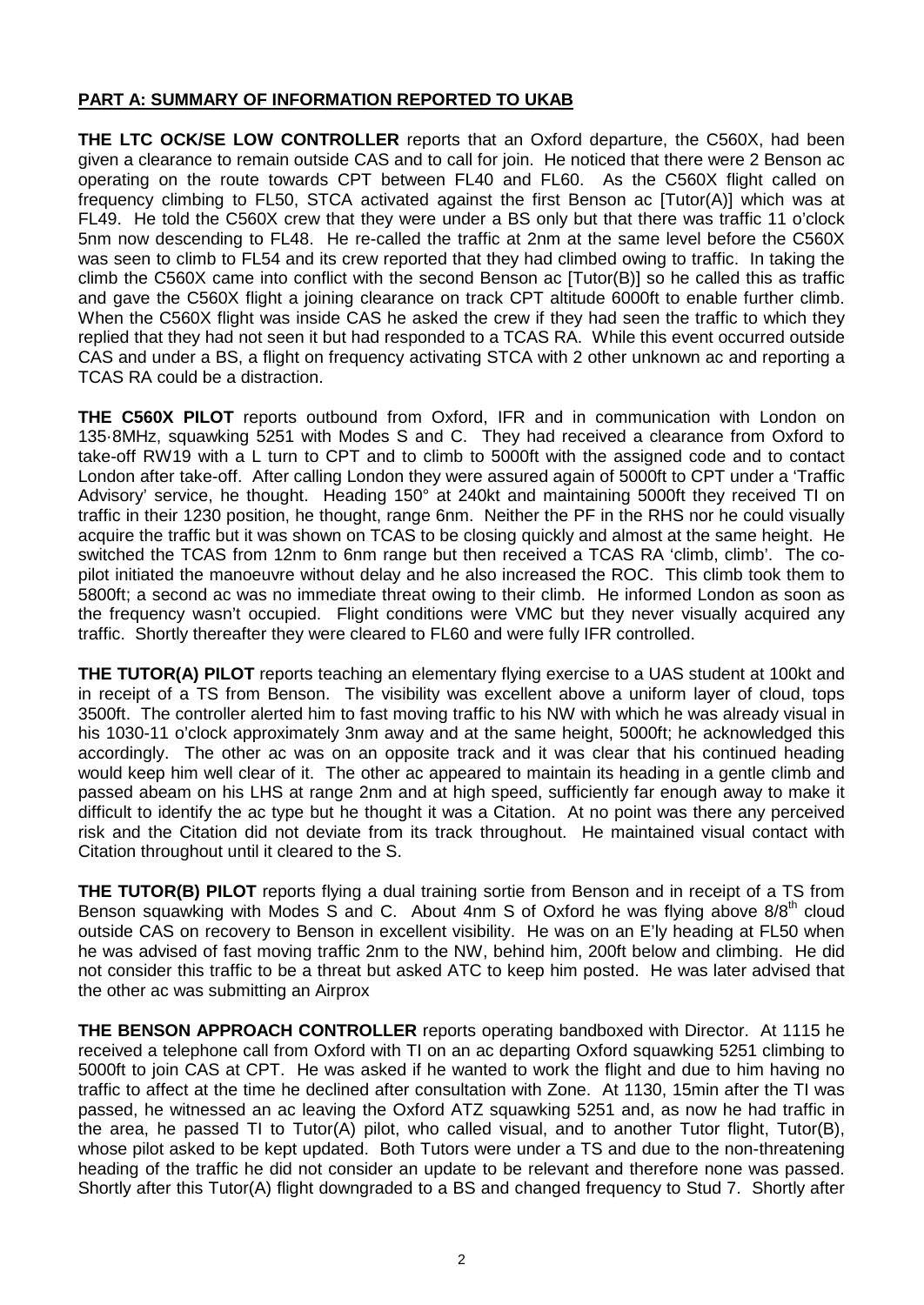this he was relieved for lunch and on arrival back in the Tower he was informed that LTC S had filed an Airprox on both Tutors.

**ATSI** reports that an Airprox occurred approximately 10nm N of CPT when the C560X came into confliction with a Tutor at altitude 5000ft.

The C560X departed Oxford for a flight to Bern, Switzerland. The C560X was in contact with the LTC OCK sector on 132·125MHz and in receipt of a BS.

The Tutor had departed Benson and was on a training flight, in receipt of a TS from Benson Approach.

LTC OCK was manned by one controller and there were no reported unservicabilities or undue distractions. The OCK controller filed an Airprox report. ATSI assessed the controller's workload as 'light'.

ATSI had access to controller and pilots' reports, transcript of frequency 132·125MHz, recorded area surveillance and the ANSP unit report.

The C560X flight departed Oxford's RW19 cleared, *"left turn to Compton, climb altitude 5000 feet, squawk 5251"*. The code 5251 was the airways Mode A code for the flight and was code-c/s converted on the OCK controller's situation display. The C560X was airborne at 1128 (UTC).

The LTC Manual of Air Traffic Services (MATS) Part 2 STH 5.7 Para 5.8.2 states:

'All departures from Oxford requesting an airways join at CPT are pre-noted to Brize Radar. On occasions, Brize Radar may provide a service to such departures subject to workload.'

Further provision is also made for Oxford ATC to pass details of departures towards CPT to Benson, when Brize Radar will not work such departures. ATSI were unable to ascertain if the C560X flight was offered to either Brize Norton or Benson for a service.

The C560X appeared on the OCK controller's situation display at 1129:23 as it passed through altitude 3600ft. Pease Pottage was the radar in use.

At 1129:25 the C560X pilot called the OCK sector and a BS was assigned. The ac was 18·5nm N of CPT, where the base of CAS is FL085.

[UKAB Note (1): Pilots are notified in UK AIP ENR 1-6-1-1 (12 Mar 09) that no DS or TS will be available on any London Control frequency below FL070.]

Under a BS controllers are not obliged to pass TI; however, a controller with access to surveillance derived information may pass a warning to pilots if that controller considers a definite risk of collision exists.

At 1129:40 the OCK controller informed the C560X flight, *"(C560X c/s) although it's a Basic Service outside be advised there is traffic in your 11 o'clock range of approximately 5 miles showing flight level four nine er descending actually four eight now unverified.*" The controller's transmission ended at 1129:52, by which time STCA low-level alert had activated between the C560X and an A3610 return [Tutor(A)]. Both ac were at altitude 4800ft (London QNH was 1019mb), Tutor(A) in the C560X's 11 o'clock range 3·8nm.

The C560X pilot replied, *"Yeah, we have contact er one thousand below."* The controller did not detect this discrepancy.

Another low-level STCA warning activated at 1130:02 on a Benson squawk A3611, Tutor(B), at altitude 5900ft in the C560X's 11 o'clock, range 5·4nm.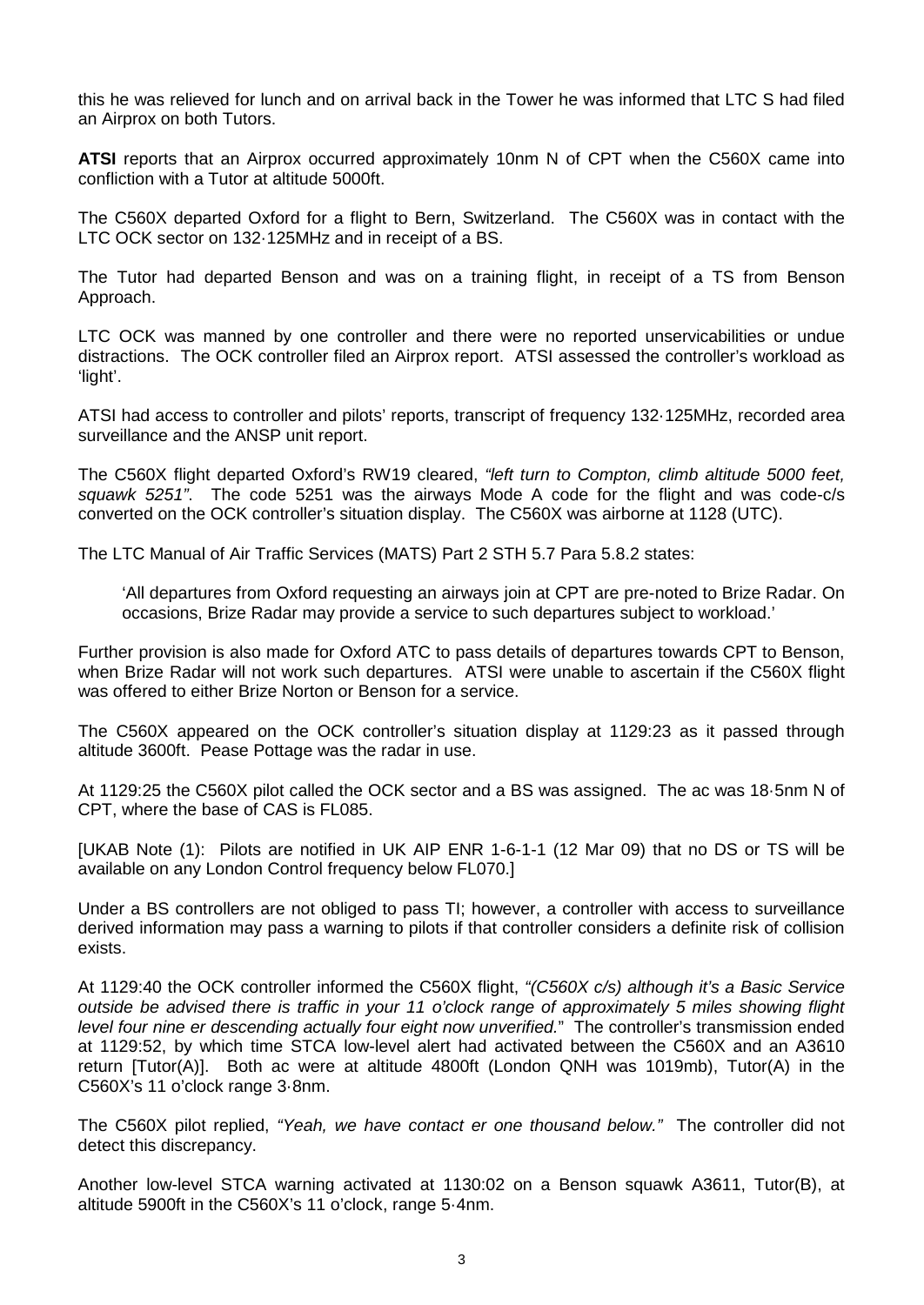At 1130:05 a high-level STCA warning activated between the C560X and Tutor(A).

The controller updated the TI on Tutor(A) at 1130:16, *"and (C560X c/s) previously mentioned traffic at about two miles now er in your 11 o'clock opposite direction showing four seven unverified."* The C560X crew acknowledged with, *"Er".* The C560X was now at altitude 4900ft with Tutor(A) at 4700ft, range 1·8nm closing from the L, 11 o'clock.

[UKAB Note (2): The CPA occurs at 1130:26 when Tutor(A) passed down the LHS of the C560X with lateral separation 0·7nm, the C560X showing altitude 4900ft and Tutor(A) at 4700ft. The next sweep 4sec later shows the lateral separation still at 0·7nm with the C560X climbing through 5000ft and Tutor(A) descending through 4600ft.]

At 1130:49 the C560X flight reported, *"…we had to climb up due to er climb advisory of the TCAS of the mentioned traffic we're descending to five thousand again."* The C560X had climbed to altitude 5600ft. STCA had ceased on Tutor(A) but reactivated on the 3611 return, Tutor(B).

The controller acknowledged the C560X's climb and at 1130:57 gave TI on Tutor(B) return which by now had turned E'bound away from the track of the C560X, *"…there's further traffic now in your nine o'clock showing five four unverified you are clear to enter controlled airspace in the climb to altitude six thousand feet if you want to climb*.*"*

No further TCAS incidents were reported.

Shortly before leaving the OCK frequency the controller asked the C560X pilot if they had seen the Tutor traffic, to which the reply was negative. The flight conditions later reported by the C560X pilot were 'VMC (visibility >10km in haze)'.

The controller later acknowledged that even though outside CAS under a BS, the activation of conflict alert between the C560X and the 2 other ac, plus the reporting of the RA, could have been an undue distraction. There were no other reported incidents on the sector at the time.

The Airprox occurred in Class G uncontrolled airspace 15nm N of CPT at altitude 5000ft when the C560X, inbound CPT, came into confliction with Tutor(A) operating in the vicinity.

Outside CAS the responsibility for collision avoidance rests solely with the pilot of each ac however, subject to the level of service agreed through ATSOCAS, controllers may provide TI (or deconfliction advice) as necessary.

At the time of the incident the C560X flight was in receipt of a BS; however the OCK controller deemed that the relative positions of each ac were such that a warning, in the form of TI, was necessary. Tutor(A) flight, being visual with the C560X, was able to avoid the C560X having been provided TI from Benson Approach.

There is no obligation for a third party agency to provide services to Oxford departures via CPT and similarities between this Airprox and an earlier Airprox (2011004) should be noted. London Oxford Airport has published its intention to procure surveillance equipment for operational readiness in 2012 at which time the procedures relative to all ANSPs in the Oxford-Compton area should be reviewed.

**BM SAFETY MANAGEMENT** reports that this incident was filed as an Airprox by the LTC OCK controller and involved 2 individual Tutors operating VFR in receipt of a TS from Benson APP and a Citation 560X which had departed Oxford in receipt of a PS from them and latterly a BS from TC OCK.

All altitudes quoted within the report, unless stated otherwise, are based on the SSR Mode C information from the RAC supplied radar replay.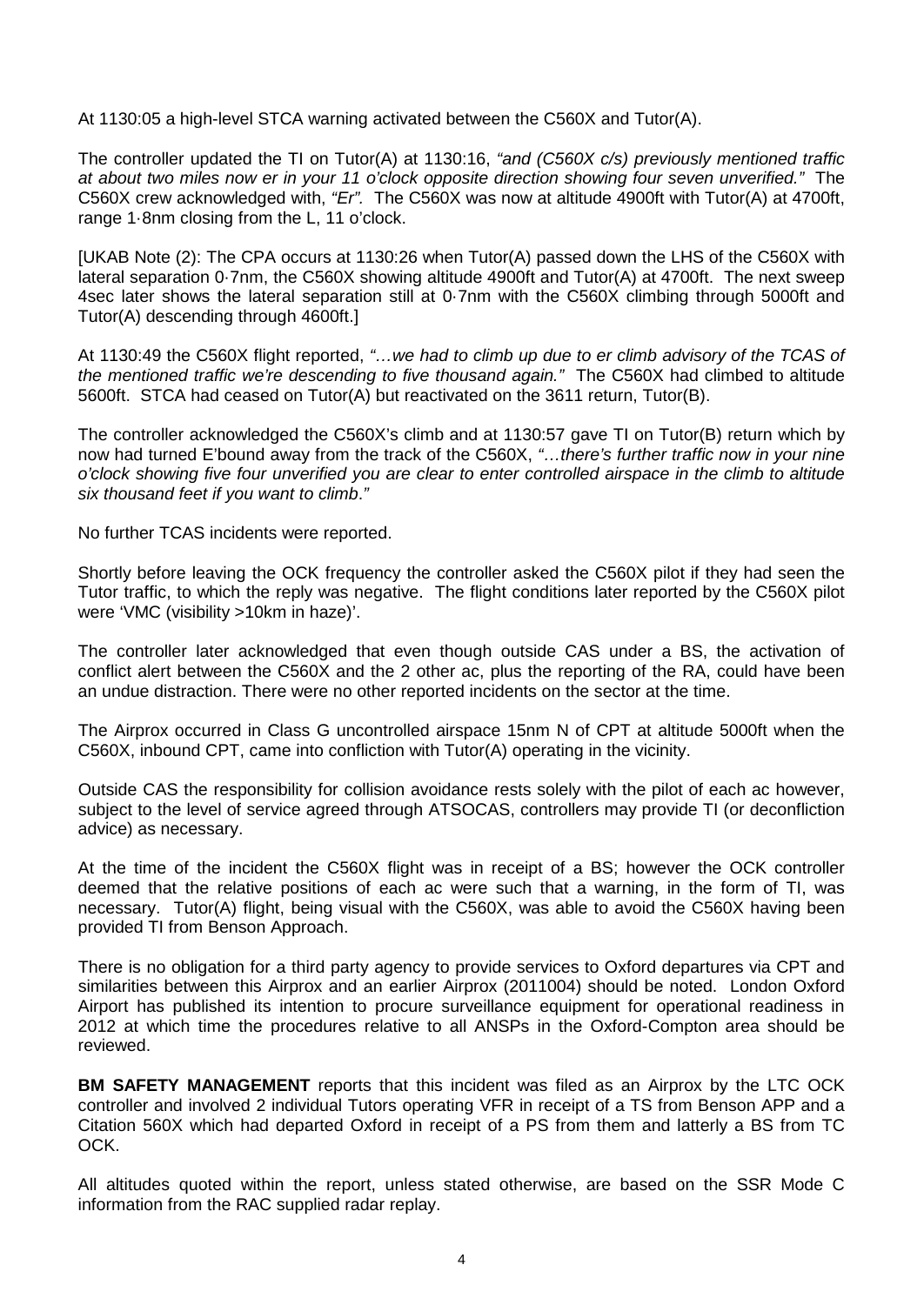At 1115:24, Oxford contact Benson stating, *"five-three-five-four squawk, climbing up towards CPT at 5, do you need to work him?"* The procedure between Oxford and Benson is that as Benson is not a unit with a mandated LARS task; they only accept Oxford traffic if they have IFR traffic that they need to de-conflict with the Oxford traffic. In this case, Benson had no such traffic.

[UKAB Note (3): The C560X assigned code was 5251.]

At 1129:45 the Citation is approximately 3·2nm S of Oxford climbing through 4800ft, with Tutor(A) 4·3nm SE at 4800ft in a slow descent, tracking NW.

Shortly afterwards at 1129:50 Tutor(A) turned L approximately 20° bringing it more directly into confliction with the Citation. At 1129:57 APP passed accurate TI to Tutor(A) flight stating, "*traffic north-west, three miles* [radar replay shows 3·7nm]*, tracking south, fast moving, one hundred feet above climbing*."

By 1130:01 Tutor(B) is 5·7nm SE of the Citation, tracking W, indicating 5900ft, with the Citation now maintaining 4900ft.

At 1130:09 Tutor(A) pilot reported visual with the Citation, with 2·1nm lateral separation existing and Tutor(A) indicating 4700ft in descent. However, the pilot of Tutor(A) stated in his report that they were already visual with the Citation at the point when TI was passed.

At 1130:15, Tutor(B) commences a long R turn onto NE.

The CPA between Tutor(A) and the Citation occurs at 1130:26 with 200ft vertical and 0·7nm lateral separation shown on radar. The pilot of Tutor(A) stated that the Citation could be seen to be "*flying the opposite track to me and it was clear that our continued heading would keep us well clear of each other*."

At 1130:35 APP passed accurate TI to Tutor(B) flight stating, "*traffic north-west, two miles* [radar replay shows 2·6nms]*, tracking south-east, fast moving, two hundred feet below climbing*." At 1130:38 the Citation has climbed to 5400ft which accords with the pilot's report to the TC OCK controller that they had manoeuvred in accordance with a TCAS RA. Although Tutor(B) pilot requested to be kept "*posted*" on the position of the Citation, with the relative courses of the ac no further update was required from APP with the Citation tracking through Tutor(B)'s 6 o'clock range 2·1nm.

The CPA between Tutor(B) and the Citation occurs at 1131:02 with 200ft vertical and 1·8nm lateral separation shown on radar.

Realistically, the Airprox did not involve Tutor(B) and occurred between Tutor(A) and the Citation. However, Tutor(A) pilot was visual with the Citation at an early point in the incident sequence, enabling him to assess the situation and determine that sufficient separation existed.

Focussing specifically on the Mil ATM issues, APP provided accurate TI to the Tutors in accordance with the criteria laid down within CAP774. Moreover, by adapting their phraseology to include the term "fast moving" they provided a better "picture" for the Tutor aircrews involved. Given the number of Tutors operating within the local area and that both Tutors had previously been passed TI on each other, exclusion of the term "fast moving" might have suggested that the TI referred to another Tutor.

In terms of the timeliness of the TI to both Tutors, based upon the information presented to APP in terms of the relative tracks of Tutor(A) and the Citation and the speed of Tutor(A), passing TI earlier than 1129:57 would have been nugatory. Moreover, in terms of the TI to Tutor(B), 1130:35 represented their first opportunity to pass TI given that they had been involved in an RT exchange with a third Tutor, involving the passing of TI to that flight. This exchange lasted from the point where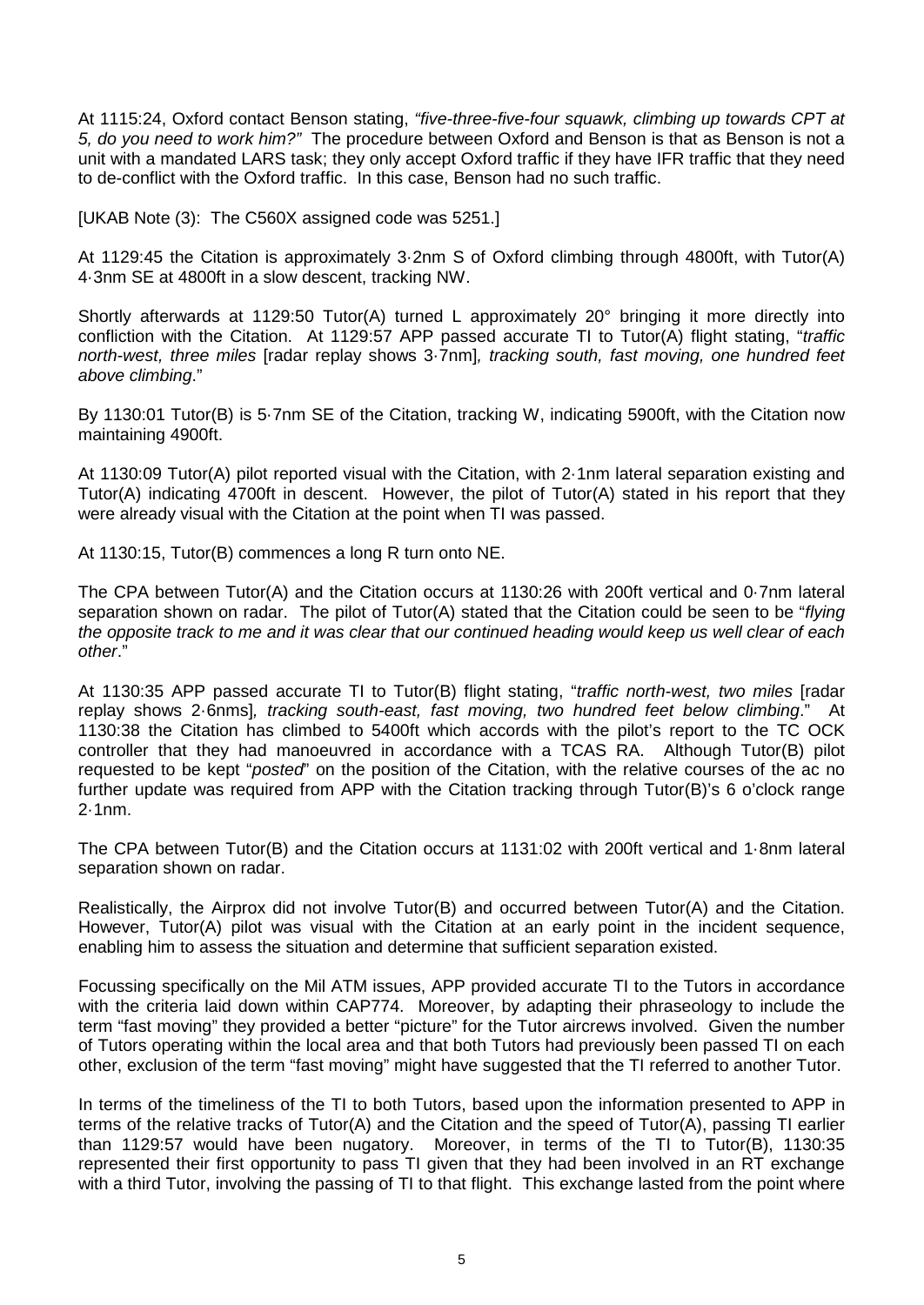approximately 4·2nm lateral separation had existed between Tutor(B) and the Citation, to the point where TI was passed to Tutor(B) at 2·6nm.

Finally, the Unit raised the issue of the landline liaison between themselves and Oxford at 1115:24 and their status as a non-LARS unit. Whilst a hindsight-bias argument could be created to suggest that APP could have contacted Oxford to pass TI to them on the Tutors, no clear benefit from such an activity could have been gained from Oxford's perspective, given the absence of surveillance equipment at that unit which would result in the passing of very generic TI to the Citation. Moreover, Oxford clearly transferred control of the Citation to LTC OCK relatively early, enabling LTC OCK to give more effective TI, despite only being able to offer a BS outside CAS.

This Airprox occurred in Class G airspace where the Mil aircrews and controllers involved discharged their responsibilities under CAP774 and the Rules of the Air exactly.

**HQ AIR (TRG)** comments that both Tutors operated under a TS and received timely TI that enabled them to deconflict from traffic, in Class G airspace, that did not see them. The activation of STCA and TCAS provided an additional benefit, firstly to the controller and secondly to the Citation, by highlighting a potential conflict in 'see and avoid' airspace.

## **PART B: SUMMARY OF THE BOARD'S DISCUSSIONS**

Information available included reports from the pilots of all 3 ac, transcripts of the relevant RT frequencies, radar video recordings, reports from the air traffic controllers involved and reports from the appropriate ATC and operating authorities.

The LTC OC/SE Low controller was undoubtedly concerned when the C560X flight was transferred to his frequency in potential conflict with 2 ac, Tutors (A) and (B). Although the C560X flight was flying under IFR, in Class G airspace there was equal responsibility on all crews to maintain their own separation from other ac through see and avoid. The controller was limited to providing a BS but issued a traffic warning to the C560X crew as the flightpaths were in apparent conflict, which was reinforced when STCA activated. The controller updated the warning when separation reduced to 2nm, the C560X crew reporting 30sec later that they had manoeuvred in response to a TCAS RA against Tutor(A). Members noted that the radar recording does not reflect the C560X crew's perception of the TCAS evolution as the ac's Mode C only indicates a climb as it passes abeam Tutor(A) with 0·7nm horizontal separation and 200ft vertical. The LTC controller also passed a traffic warning on Tutor(B) but by now that Tutor was tracking E'ly and the C560X had descended back to 5000ft, below it. Meanwhile, unbeknown to the LTC controller, both Tutor(A) and (B) flights were operating under VFR and a TS from Benson. Tutor(A) flight was issued with TI by Benson on the C560X which he had already seen and was taking visual separation against. (B) flight was given TI and was not concerned given the geometry, content the C560X would pass behind.

A controller Member, familiar with LTC operations, stated that an initial joining clearance would not be issued until the flight called on frequency owing to the uncertainty of the departure time from Oxford and its time en-route. The airspace in the CPT area is complicated by Luton outbound flights climbing to FL70, the lowest available level, or above, so invariably flights seeking to join are told to remain outside CAS until the controller is sure of traffic situation. Members noted that in this incident, although it was not relevant to the Airprox, the Oxford clearance to the C560X had not included the instruction to remain clear of CAS; rather it had cleared the ac to CPT at 5000ft. Members sympathised with the controller's predicament, being on the receiving end of a situation where STCA activated and a TCAS RA was reported. However, the Tutor crews had fully discharged their responsibilities whilst the C560X crew, although unable to visually acquire the Tutors, were cognisant of their presence from the LTC controller's warnings and TCAS, and had followed the TCAS guidance. The Board believed that LTC controller, from the information presented, had perceived a conflict between the IFR C560X and VFR Tutors but there had been no erosion of normal safety standards or parameters.